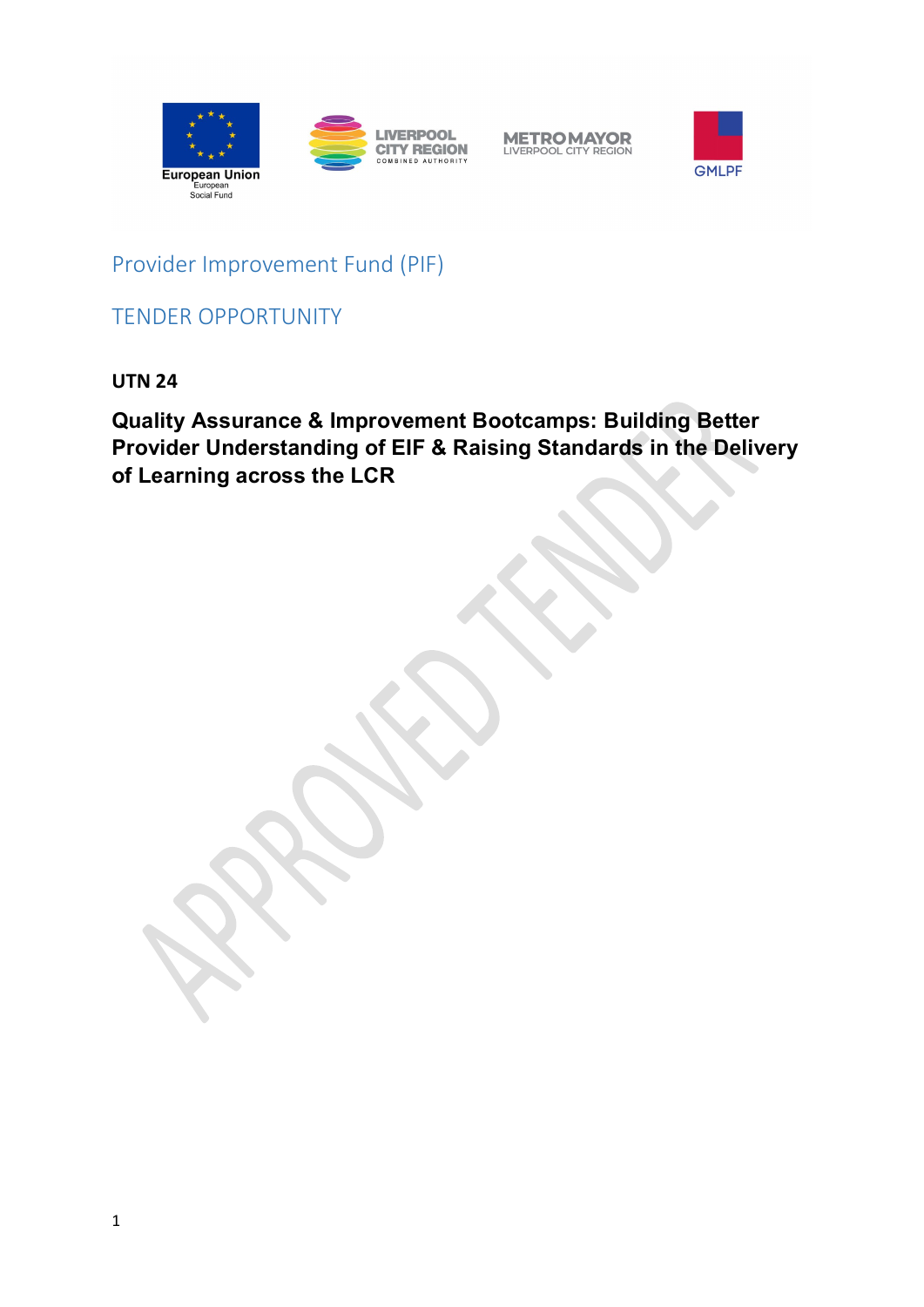





# 1. Introduction

#### PIF Overview

**The Provider Improvement Fund (PIF)** offers a comprehensive programme of training and development to local learning providers who operate in the post-16 learning sector.

The programme is funded by the **European Social Fund (ESF)** and the **Strategic Investment Fund (SIF)** through the **Liverpool City Region Skills and Apprenticeship Hub** project. **GMLPF** manages the **Provider Improvement Fund (PIF)**, working in conjunction with the **Liverpool City Region Mayoral Combined Authority.**

The **Provider Improvement Fund (PIF)** programme runs from June 2021 to September 2022.

#### PIF Aims

The **PIF** programme aims to facilitate improvements in the local learning sector, including:

- Improving the quality and delivery of local learning programmes
- Supporting the growth and development of learning providers and their learning programmes
- Supporting the post-16 sector to adapt to change and become more responsive by completing training and development that builds their capacity and capability
- Increasing the proportion of LCR learning providers with an Ofsted Grade 2 or above
- To capacity build the learning provider base
- To provide a strong legacy dimension to all the training delivered
- To improve the experiences of learners.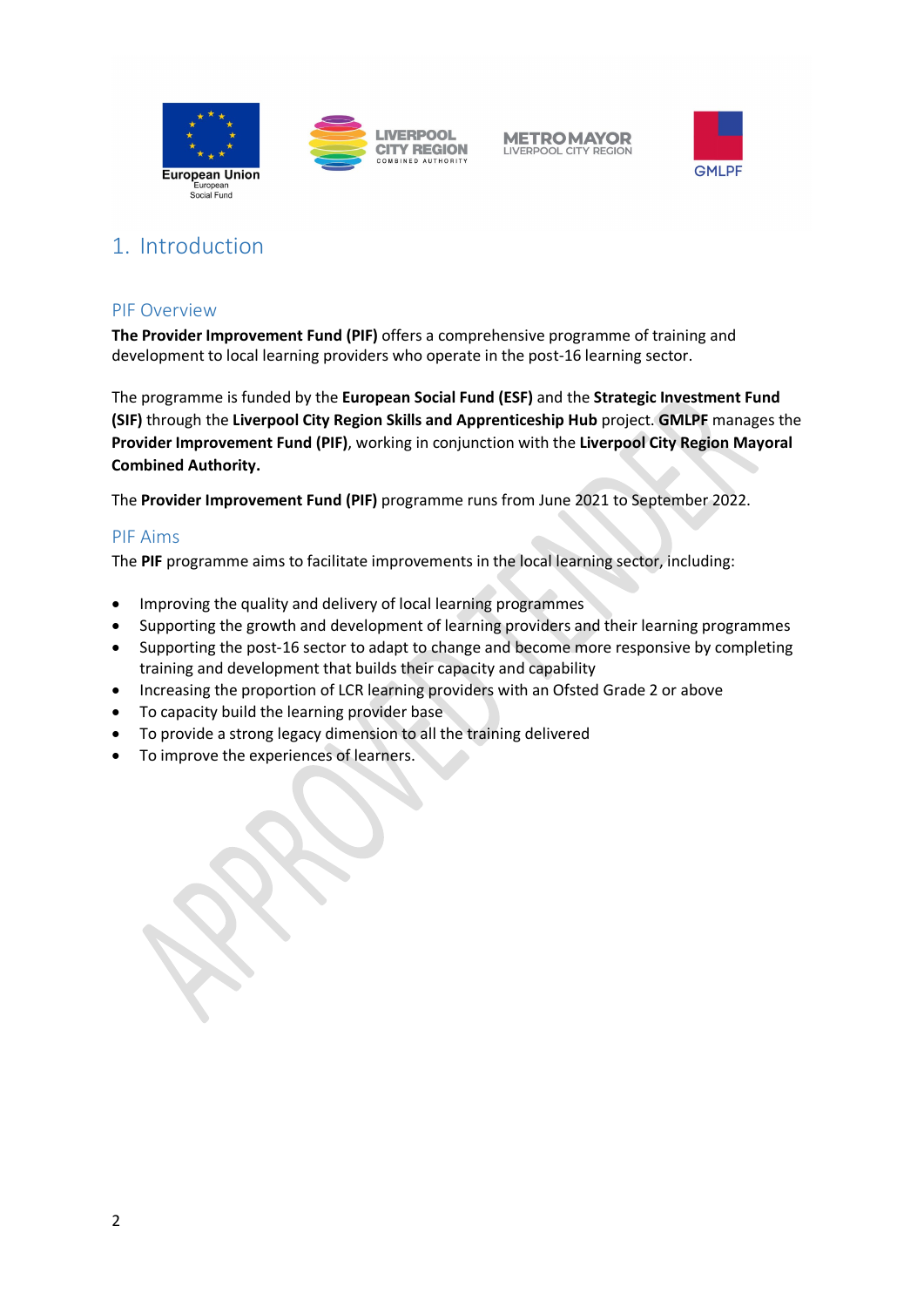





# 2. Tender Opportunity

## Title

## **UTN 24 - Quality Assurance & Improvement Bootcamps: Building Better Provider Understanding of EIF & Raising Standards in the Delivery of Learning across the LCR**

## Overview

GMLPF wishes to procure 2 challenging, stimulating and creative "bootcamp" style programme for a small number of individual learning providers (it is likely that this programme will be targeted upon individual providers rather than it being more generic in nature and supporting small groups of staff from multiple, smaller providers) , mainly Apprenticeship providers, who are based and operating in the Liverpool City Region and who are at similar stages in the quality assurance cycle.

Our intention is that the "bootcamp" style programmes are designed to:

- Be inclusive and involve a wider cross section of personnel than might usually have been the case in the past – enabling a whole or cross organisation approach to quality and,
- Be creative both in content and delivery stimulating and supporting real reflection on an organisation's strengths, weaknesses and areas for improvement
- Build a better understanding of the EIF across the whole organisation ie involve more trainers, curriculum leads etc who might previously have been less involved in an inspection or quality assurance work and
- Be challenging and help highlight areas where quality improvement is required and
- Provide an in-depth insight into the Education Inspection Framework (highlighting the fundamental changes from the last framework with a specific focus on the deep dive and reflect any updates published by Ofsted in 2021)
- Assist participants from across participating organisations to challenge perceptions and support greater self-reflection, understand the shift in focus and approach to inspection and drive forward and improve internal quality assurance arrangements.

The bootcamps will ensure that the training on offer adds value to staff and organisational understanding of the EIF and generates long term impact and change as well as driving quality improvements.

## Background

The commissioning of further quality assurance bootcamps builds upon the successful delivery of an initial tranche of quality assurance bootcamps that have been considered to have offered real value in helping local learning providers better understand the focus and emphasis of the EIF and help them triangulate where they are against the EIF and what quality improvements are subsequently required.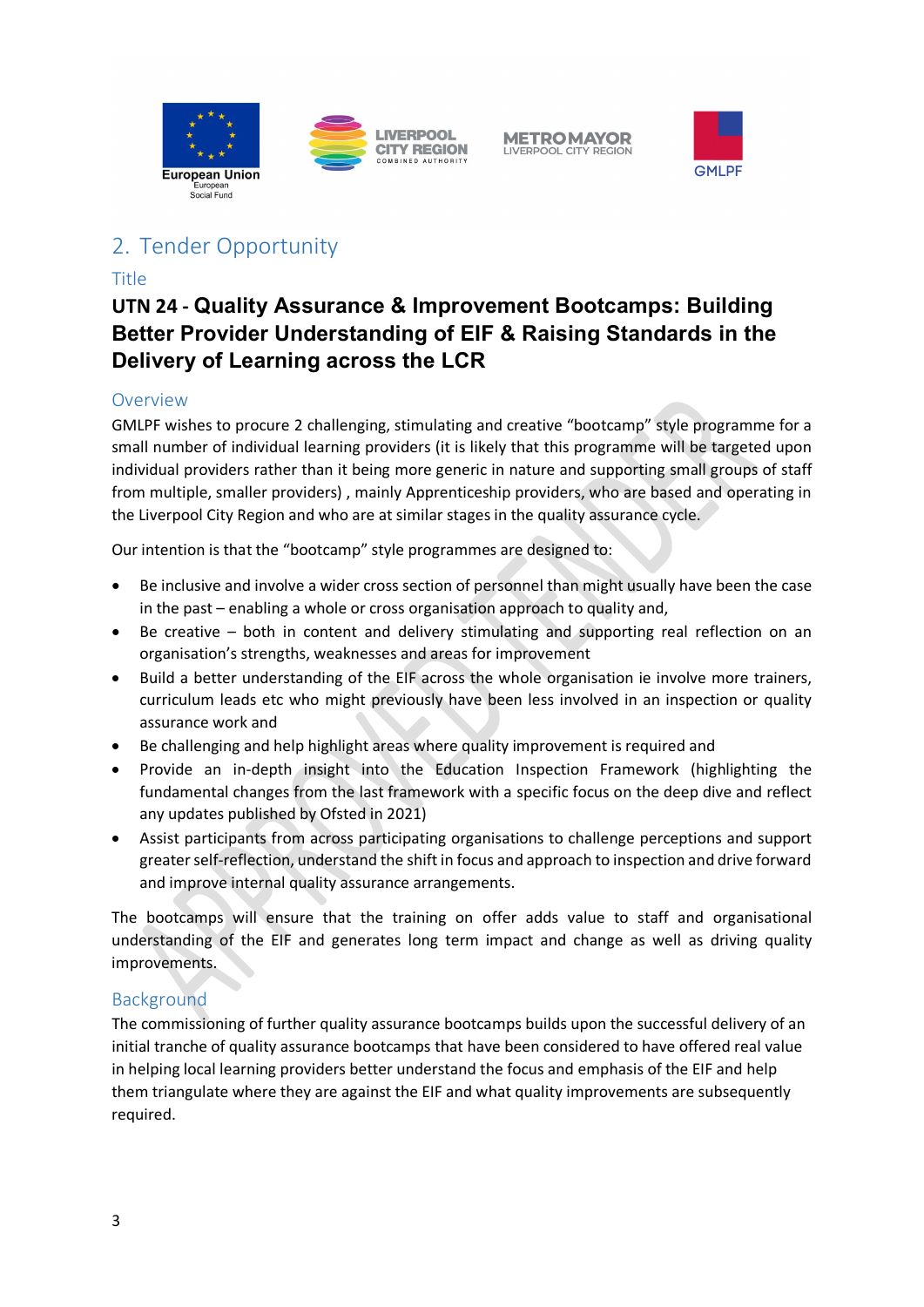



## 3. Tender specifics

GMLPF is inviting suitably experienced and qualified organisations to tender for the delivery of 2 Quality Assurance Bootcamps.

## Requirements

We wish to procure the delivery of 2 Quality Assurance and Improvement Bootcamps (dates to be confirmed but likely to be delivered in July, August and September). This tender is likely to support a small group of individual providers.

The final and more granular nature of the bootcamps will be driven by demand and input from participating providers in advance of delivery

In detail:

#### *Volume*

We wish to procure the delivery of 2 Quality Assurance and Improvement Bootcamps. Both Bootcamps are expected to be of 2 days duration. The precise delivery arrangements will be informed by the needs of the learning provider(s) however each Bootcamp might be delivered on consecutive days or on a designated day with a week's break in between. It is anticipated that each Bootcamp will involve between 8 to 12 participants.

#### *Timing*

The successful tender organisation will work with GMLPF and the learning providers in question to agree a date for delivery – it is anticipated that the Bootcamps will be delivered in July, August and September.

#### *Focus*

We are looking for a training programme that is highly creative yet practical in nature, improves provider understanding of the EIF, the focus and emphasis of inspection and helps them reflect upon and identify where quality improvements can and must be made. The Bootcamps will foster an improved and whole organisation understanding of the EIF and what providers need to action to improve their quality assurance arrangements.

#### *User-focus*

GMLPF will work with the chosen supplier and learning provider to tailor the content of this CPD programme to meet the needs of the learning providers in question. We welcome innovation in the design and delivery of this training programme, including a robust interactive dimension. Indeed, the session may involve role playing and make use of relevant examples and case studies

#### *Delivery*

We anticipate that the supplier will deliver the training on a face-to-face basis.

Should the Covid situation change and additional restrictions be introduced, we would expect delivery to switch to remote using Teams or Zoom.

#### *Emphasis*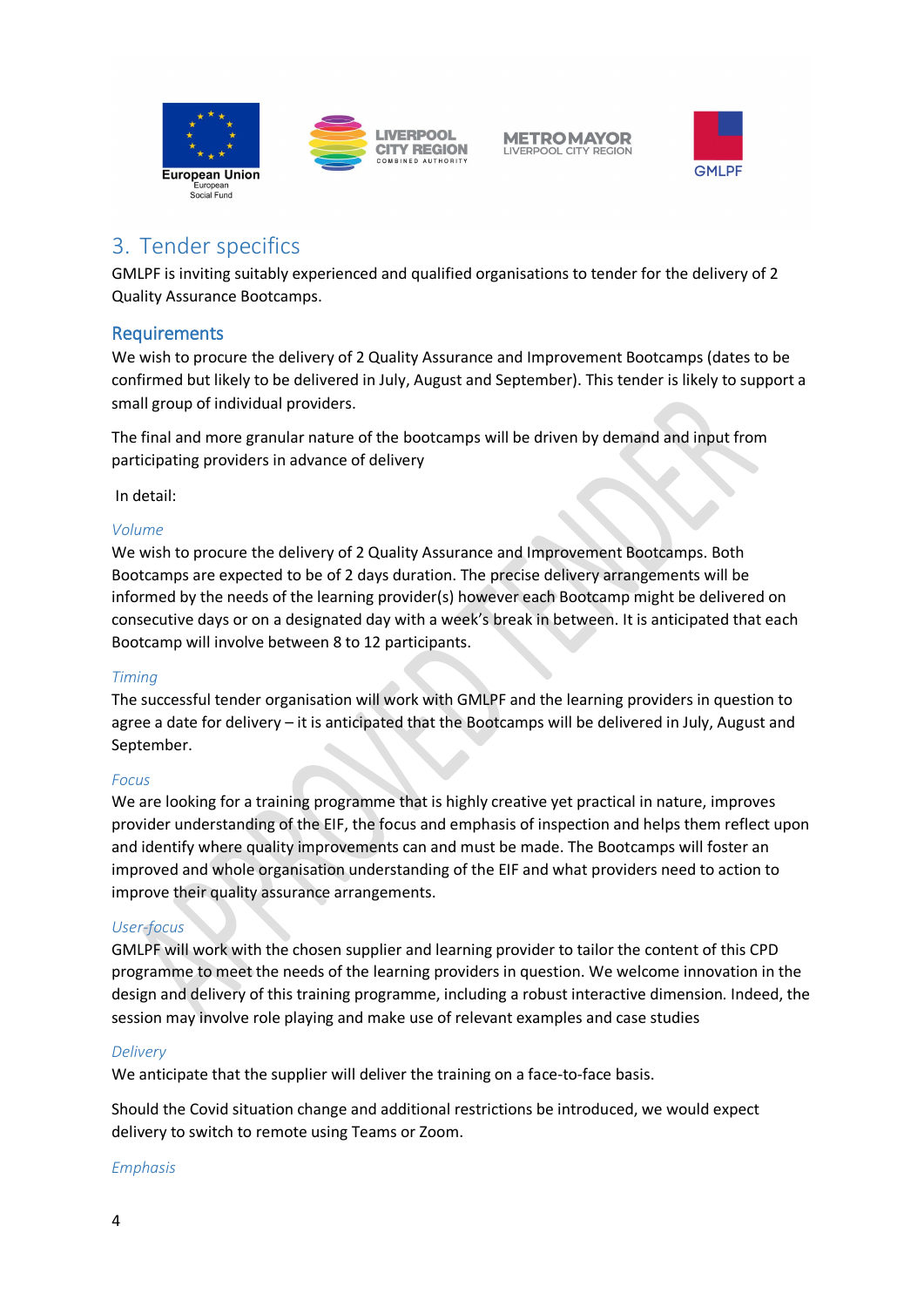





The emphasis is upon supporting organisations to understand the focus of the EIF and to reflect upon how their learning programmes and systems and procedures can be improved and to raise quality standards.

#### *Take away*

The supplier should provide participants with a resource pack to take away from the course, incorporating guidance, slides, notes and tips that they can then use in the learning workplace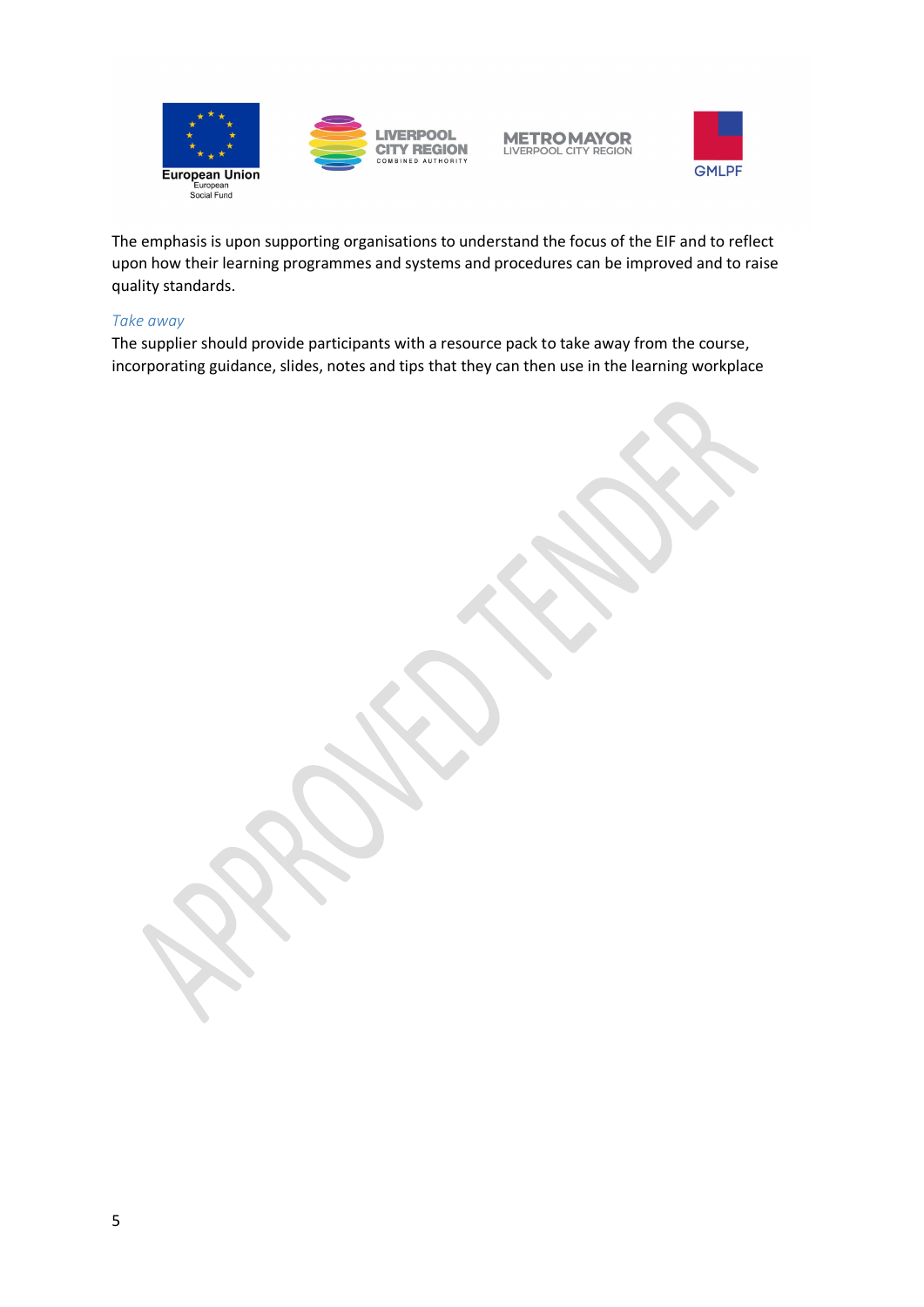



#### **Pre-course**

Before the course takes place, we anticipate a period of collaboration between the chosen supplier and GMLPF (which can be factored into the course costing) where together, we will:

- Ensure the structure and content of the training programme is appropriate to the local learning provider market.
- Agree dates for delivery
- Circulate pre-course paperwork required for evidence requirements
- Decide on an appropriate participant pack of support materials to take away

## **Content**

Details about a *potential* model and what themes it might focus on are detailed below. GMLPF is looking for suppliers to suggest creative content and curriculum and incorporate other relevant themes such as Equal Opportunities and Social Inclusion and Sustainable Development. These themes will be assessed as part of the tender appraisal process.

The Bootcamp programme should ideally cover the following, non-exhaustive list of topics, contextualised for providers of learning as far as possible:

- Theory and background the importance of robust quality assurance in a learning environment
- The EIF Improving understanding of the inspection model; how it differs fundamentally from the previous framework and a walk through of the different types and stages of inspection ie Monitoring Visit and Full Inspection
- The changing role of the nominee and a move to a whole team approach & the changing nature of Inspection and greater involvement of delivery staff
- The deep dive familiarising staff with the process, what it involves and different lines of inquiry and what staff and leaders should expect and how they will all be involved
- Evidencing the quality of your learning programmes are you sufficiently evidencing and triangulating the quality of your learning programmes?
- Self Assessment Report & QIP what is their role now in inspection and how useful are they?
- Governance what is good and effective governance? What is meant by challenge and scrutiny?
- Localisation & Customisation– what is meant by that? How do you customise and evidence your curriculum relates to local priorities, employer and learner needs
- Curriculum and programme design focusing on logical sequencing of curriculum, knowledge and skills building. Is your offer appropriate?
- Assessment and measuring progress the importance of robust assessment and ongoing reviews. How do you know the learning is working and that all learners are making good progress?
- Observations of T&L against the new framework and how staff will be involved
- Inclusion how do you engage and support all learners?
- Safeguarding & Welfare the key role these two areas now play in the inspection framework and an overview of the new areas that Ofsted will increasingly focus on ie sexual harrassment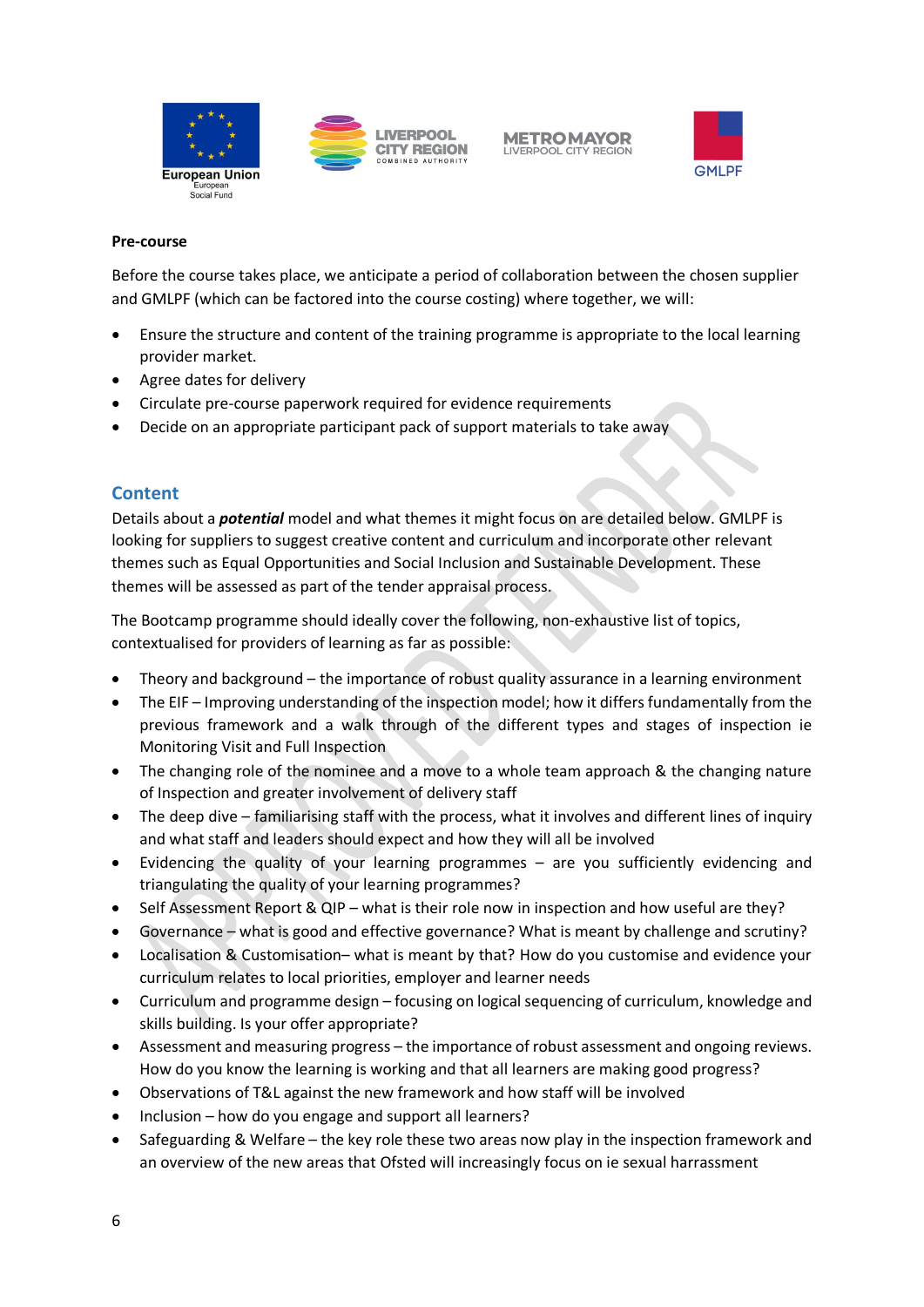

**METROMAYOR CITY REGION LIVERPOOL CITY REGION** 



- The importance of IAG and supporting progression how well are you doing this?
- Covid and its impact are you able to evidence the changes you made during the pandemic and indicate how those changes supported learners and the quality of provision?

Ultimately, the Bootcamp should help participants reflect on where their organisation stands against the new EIF. To ensure that the Bootcamp model is interactive and engaging we would anticipate that the programme involves group activity, interaction within / between participating providers and even involve role play with the team of trainers delivering the programme. The final content will be shaped by discussions with GMLPF and participating learning providers.

The training should:

- Last approximately two days for each Bootcamp
- Build participants' knowledge of the EIF and the focus and emphasis of inspection
- Support learning providers to understand where and how they might improve and drive forward improvements

The training must:

- Build personal knowledge
- Drive organisational change and build capacity to respond
- Build organisational capacity and capability enabling them to make quality improvements

It is our intention to shortly commission nominee training for lead and reserve nominees in response to demand from learning providers locally so we would not expect too much emphasis to be placed on this particular issue.

## Post-course

Participants will need to complete a post-course questionnaire. GMLPF will provide the evaluation forms, but it is the provider's responsibility to ensure participants complete them at the end of the training session.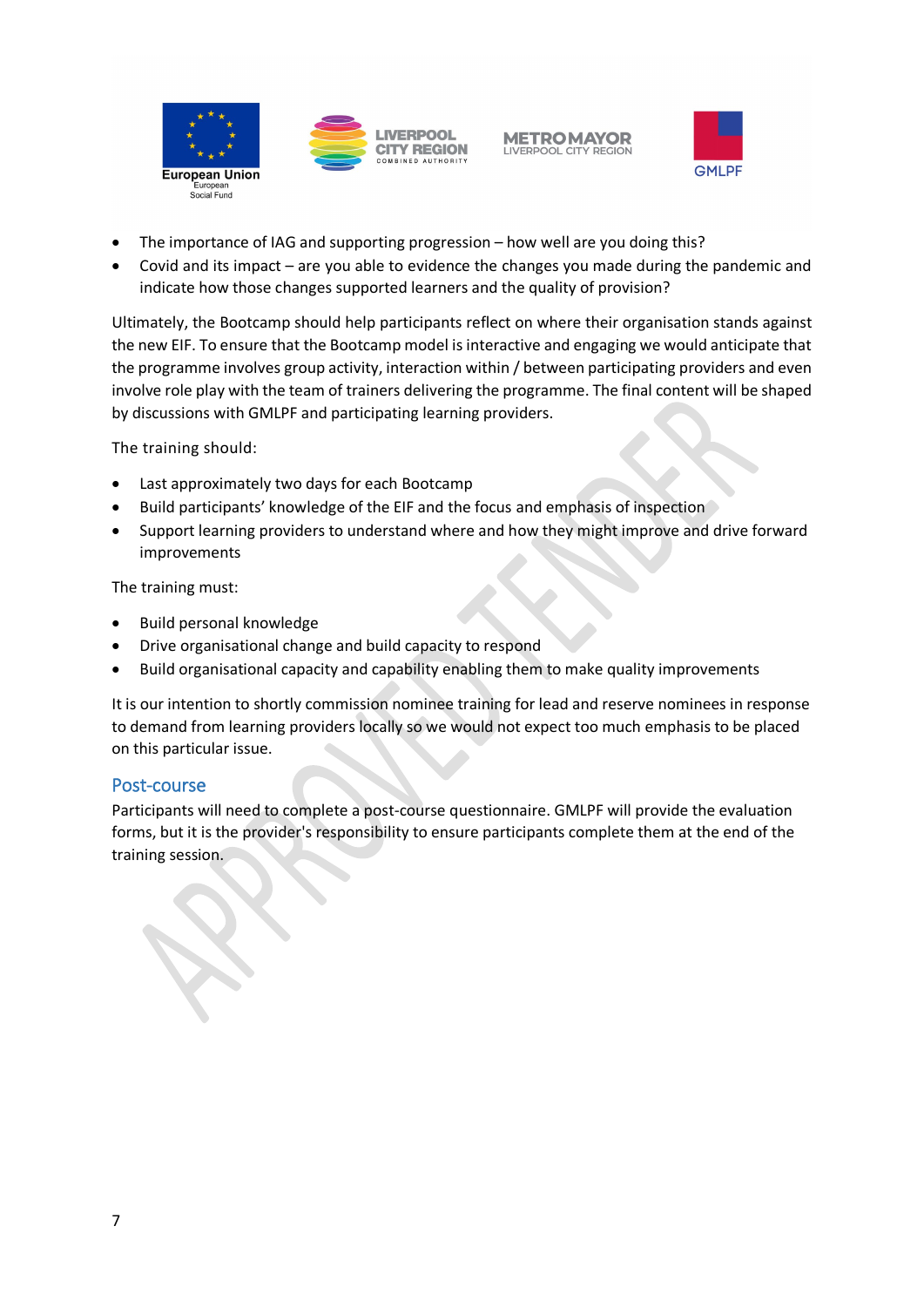



## **Costings**

The total or maximum budget for this training is £7,200 or ,£6,000 plus VAT for VAT registered organisations. This will fund the delivery of two Bootcamps. We would anticipate that organisations tendering for these programmes would have a team of 2 trainers over the duration and would in their technical responses seek to highlight how their proposal offers and will deliver value for money.

The budget has been calculated to cover **the cost of development and delivery of training,** including the provision of training materials, and production of all funding evidence.

Room hire and associated light refreshments costs for face-to-face learning will be met by GMLPF or the learning provider if it is delivered on their premises, but all other expenses should be covered by the above budget

Tendering organisations should be aware that the programme is supported by ESF and SIF. Therefore you will be required to capture and provide participant information i.e. learner enrolment forms, learning plans, timesheets, evaluation forms as part of the delivery of the programme. Examples of the paperwork to be completed are attached in appendix A. Payment will be made upon successful and complete delivery of this paperwork alongside a claim and invoice.

## Sub-Contracting

This project is ESF and SIF funded; therefore, *no further sub-contracting is permitted.*

Suppliers can use associates to deliver this project provided an associate contract or agreement is in place between the supplier and their associate(s). Please reference this in your tender submission, i.e. details of staff who will deliver the training. You will be asked to provide copies of associate contracts.

## Submission of Tender

Please read this guidance document carefully, in addition to the **PIF Tender Evaluation Methodology** document. You must use the **PIF Supplier Questionnaire and Tender Response** form to submit your proposal. You must also complete and submit the **PIF Tender References** form.

The **PIF Supplier Questionnaire and Tender Response** has two sections:

#### • **Section 1 - Supplier Details and Due Diligence**

Organisations interested in tendering for this opportunity should note that we can only contract with organisations that will be able to provide evidence of having the following:

- **Insurance cover** (see Question 2): Public liability, professional indemnity, and employer's liability are all required. However, if the tendering organisation does not employ staff (i.e. sole trader), employers liability insurance is not required.